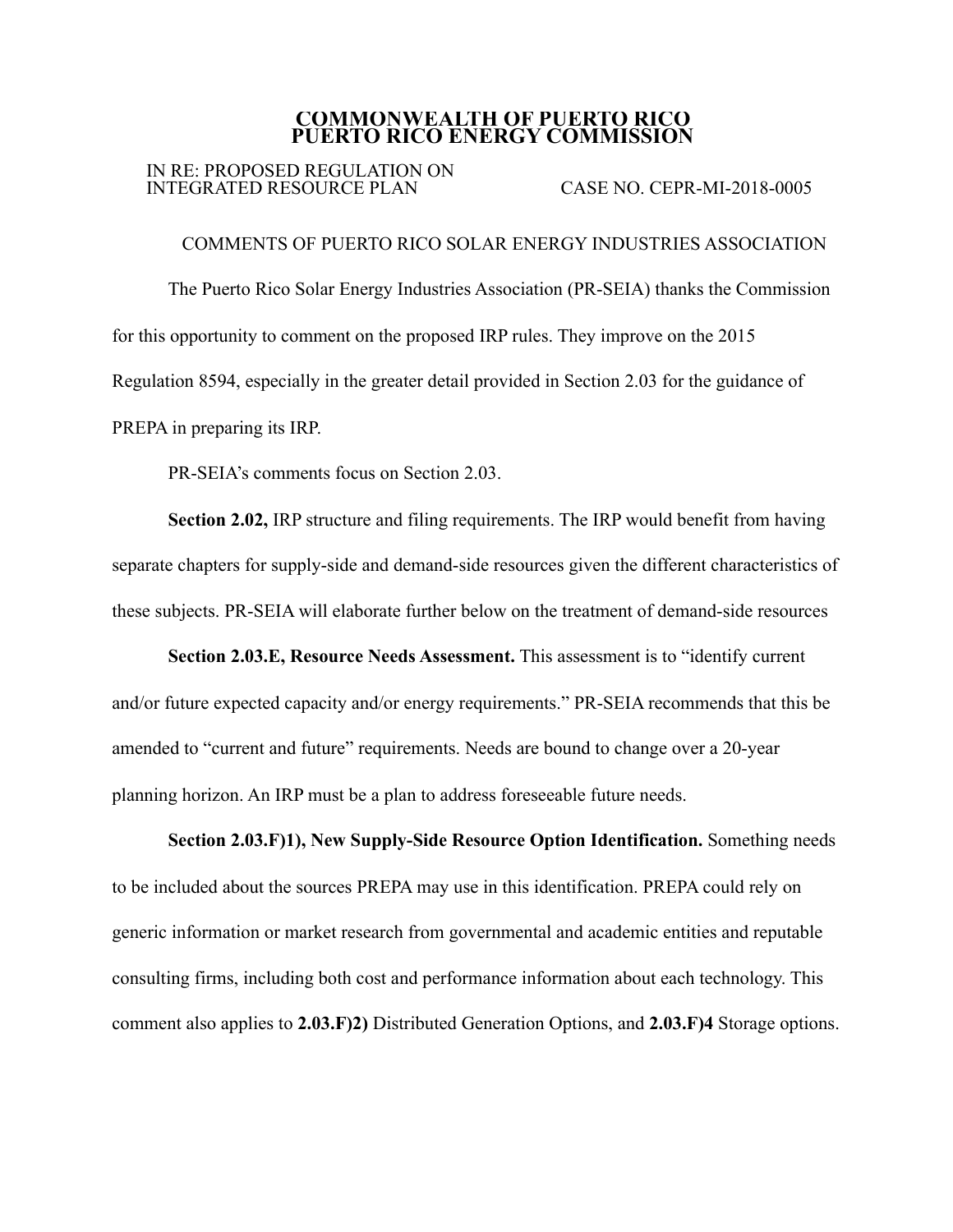**Section 2.03.F)3), New Demand-Side Resource Option Identification.** An IRP should be based on a comprehensive review of the demand-side options. Ideally this would take the form of a Market Potential Study conducted by a third party to identify cost-effective energyand demand-saving measures specific to Puerto Rico, considering its end uses and customer mix. Alternatively, the utility could rely on the types of information identified in the preceding paragraph and on the experience of other utilities, public utility commissions and third-party administrators (as in Vermont and Oregon).

Demand-side options should also include **demand-side rate designs.** Certain kinds of rates, such as time-of-use rates (TOU) and inclining block rates (which charge higher rates for usage above an initial "block" or "tier" of basic energy use as measured in kWh), have the potential to save energy and/or demand.

**Section 2.03.F)3)d.** The regulation should specify that bundles of demand-side resources should include energy efficiency and demand-response resources and demand-side rates.

**Section 2.03.F)3)e.** PR-SEIA agrees with the standard of 2% savings per year for the first ten years. The rule should specify that this means energy savings. Many states have adopted mandatory goals such as this, known as Energy Efficiency Portfolio Standards or Energy Efficiency Resource Standards. Top-achieving states such as Massachusetts and Rhode Island have achieved 3% savings year on year, so these goals are eminently achievable. Energy efficiency is the least-cost energy resource, so such standards are for the benefit of customers. For demand response, capacity savings targets could also be devised. Standards of beyond 2% savings per year should be encouraged based upon the maximum achievable potential savings possible each year, as calculated by a qualified 3rd-party consulting firm.

2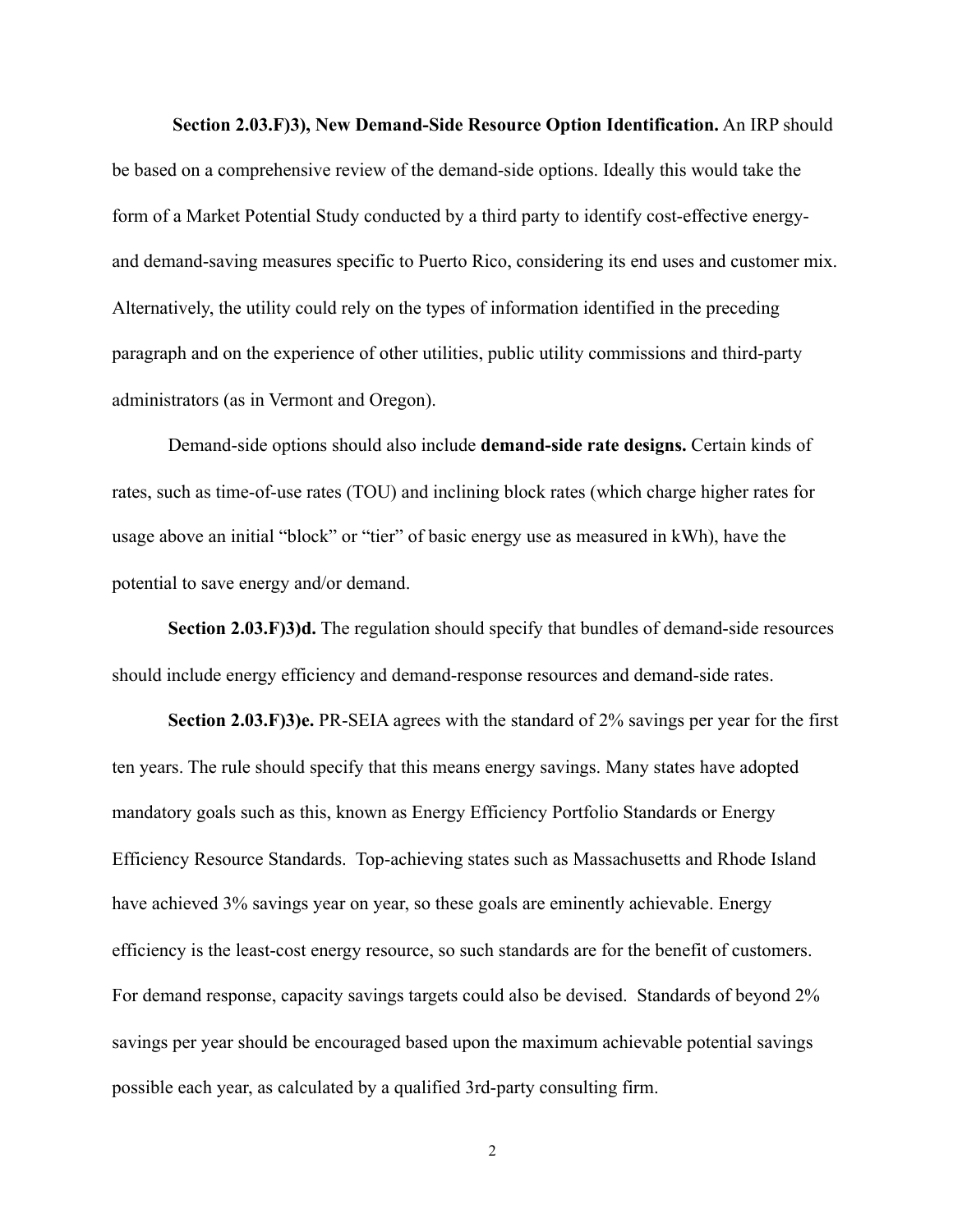**Section 2.03.H)2)a)i)B,** Resource Plan Development. This requires demand-side resources to be considered in a "competitive framework" with supply-side. The regulation should further require that resource plans include both demand-side and supply-side options. Given the island's extremely high costs of importing fossil fuels, all proposed plans should contrast investments in nonrenewables (including fuel purchasing, operation and maintenance and any upgrades to existing fossil fuel plants, and the construction of any new fossil fuel plants) with investments in new solar and wind generation, and any accompanying storage, taking into account the zero cost of fuel for such renewable sources. Unless the Commission specifies otherwise, all IRP options presented should be required to demonstrate the soonest retirement of fossil fuel plants, the most aggressive implementation of energy efficiency measures, and the most rapid replacement of fossil fuel generation with renewable energy generation.

## **Section 2.03 and Article IV**

Article IV of the regulation (Energy Efficiency and Demand Response) requires much information that should be included in Section 2.03 if it is to result in a truly integrated plan. This relates to the comment made above on Section 2.02, that demand-side resources merit a separate and more comprehensive chapter in the IRP.

**Section 4.01.B**. The data required of the Annual Report is all useful in screening end-use measures and programs for inclusion in an IRP, but in the Annual Report these data are only used retrospectively.